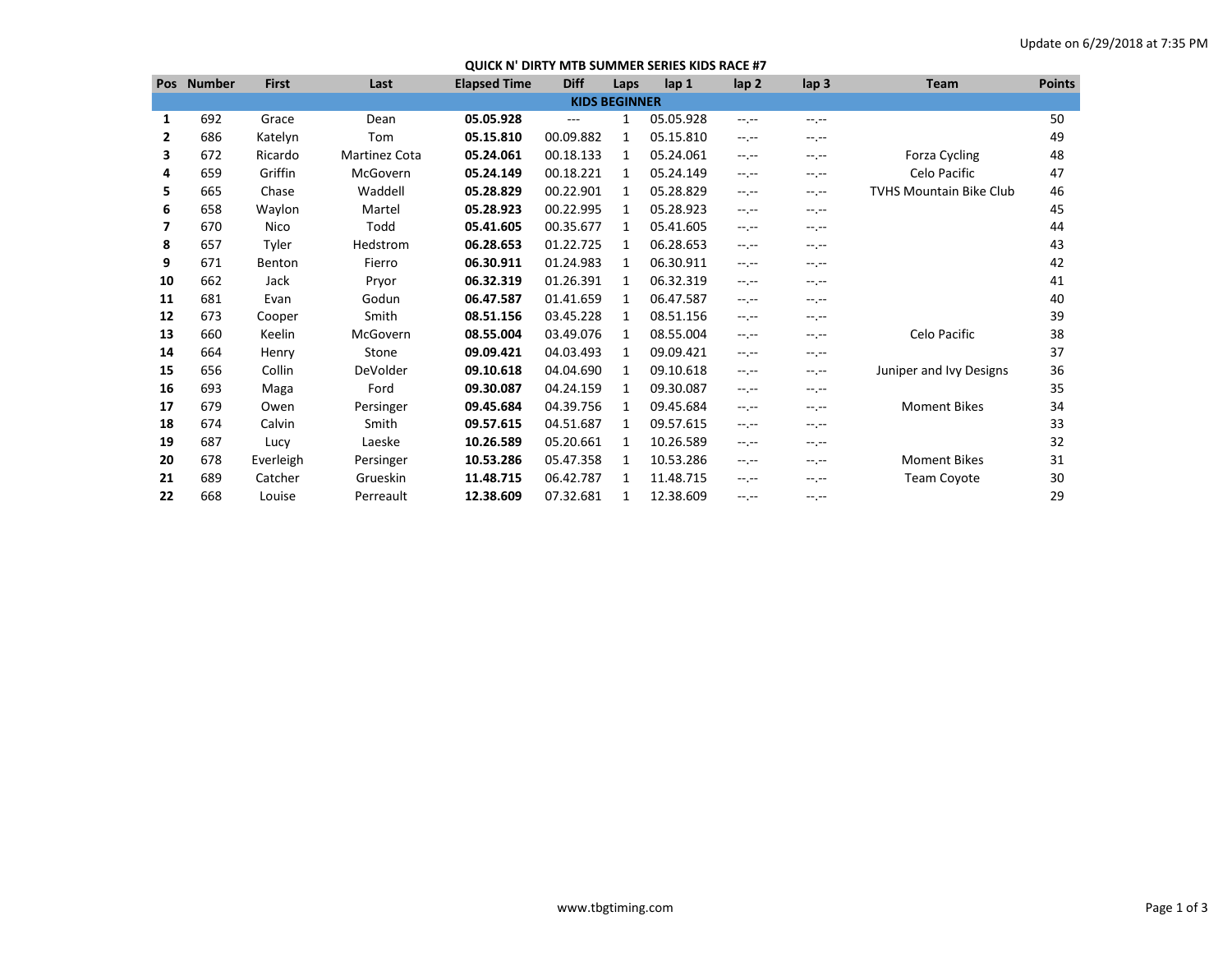## **QUICK N' DIRTY MTB SUMMER SERIES KIDS RACE #7**

| <b>Pos</b>         | <b>Number</b> | First  | Last            | <b>Elapsed Time</b> | <b>Diff</b> | Laps | lap <sub>1</sub> | lap <sub>2</sub> | lap <sub>3</sub> | Team                           | <b>Points</b> |
|--------------------|---------------|--------|-----------------|---------------------|-------------|------|------------------|------------------|------------------|--------------------------------|---------------|
| <b>KIDS EXPERT</b> |               |        |                 |                     |             |      |                  |                  |                  |                                |               |
|                    | 655           | Sawver | Dann            | 12.19.438           | $---$       |      | 03.48.182        | 04.18.226        | 04.13.030        | <b>SDBC - Emerald Textiles</b> | 50            |
|                    | 667           | Avden  | Barney          | 13.28.382           | 01.08.944   | 3    | 04.11.746        | 04.40.335        | 04.36.301        |                                | 49            |
|                    | 680           | Max    | Kellerman       | 13.30.275           | 01.10.837   | 3    | 04.23.190        | 04.36.449        | 04.30.636        |                                | 48            |
| 4                  | 661           | Jake   | Motte           | 13.31.665           | 01.12.227   | 3    | 04.20.550        | 04.40.603        | 04.30.512        |                                | 47            |
|                    | 690           | Race   | Grueskin        | 13.50.039           | 01.30.601   | 3    | 04.22.324        | 04.46.067        | 04.41.648        | <b>Team Coyote</b>             | 46            |
| 6                  | 651           | Emma   | Accardi         | 14.42.759           | 02.23.321   | 3    | 04.21.341        | 04.43.836        | 05.37.582        | Ramona Ride                    | 45            |
|                    | 654           | Elias  | Collazo-LeBlanc | 19.33.209           | 07.13.771   | 3    | 05.35.845        | 06.59.477        | 06.57.887        | Ramona Ride                    | 44            |